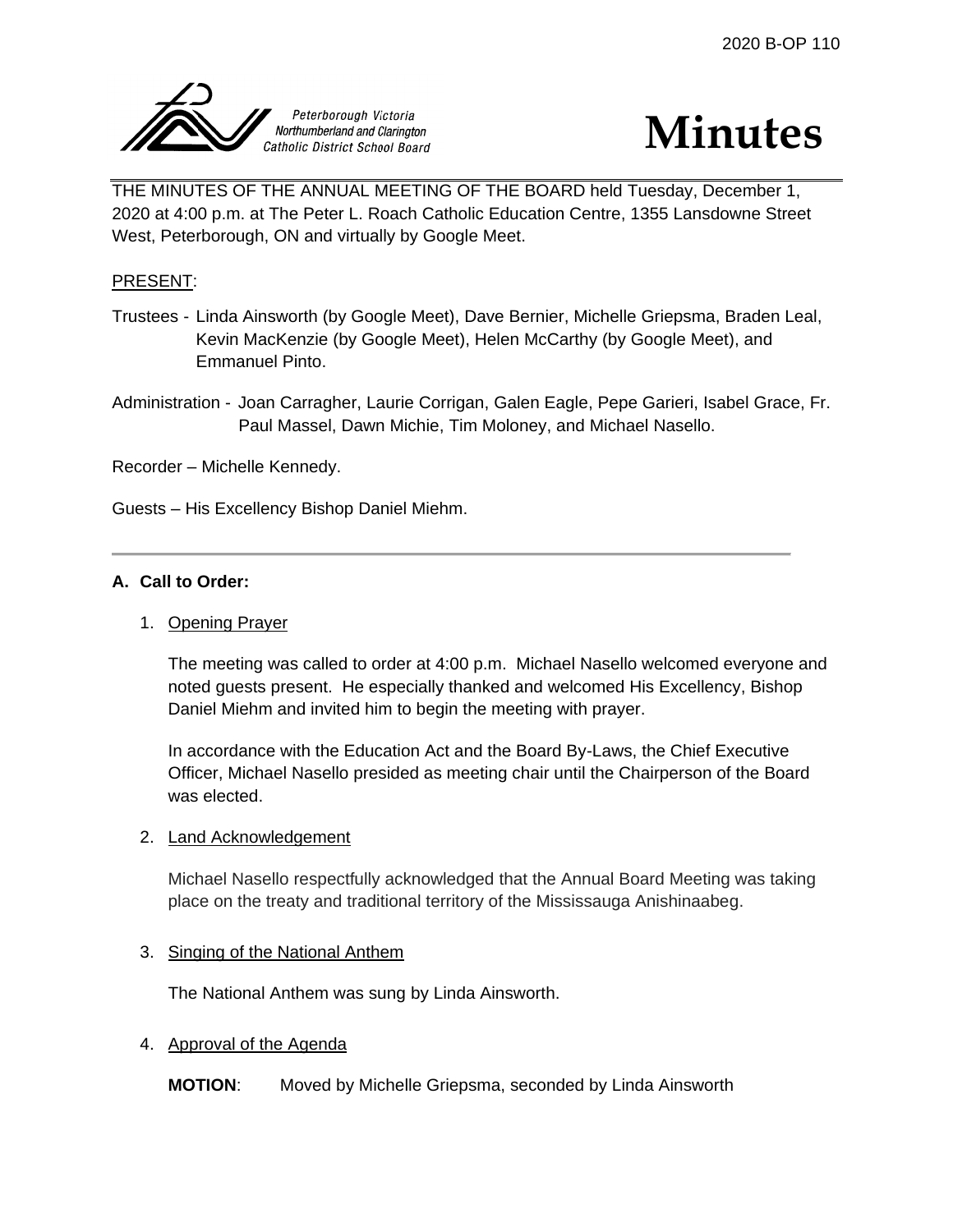that the agenda be approved with the addition of a Recommended Action under item C.2(b).

Carried.

# 5. Declarations of Conflicts of Interest.

There were no declarations of conflicts of interest.

# 6. Director's Remarks

The Director of Education, Michael Nasello addressed the trustees and noted the coincidence of the beginning of advent with the beginning of the new year of the Board of Trustees.

Michael Nasello offered prayers of support as trustees take on the responsibility of ensuring appropriate use of school board resources and the continuity of our Catholicity: a message of welcome and hope. Mr. Nasello thanked the trustees for their generosity in service to the community and Catholic Education.

# **B. Recommended Actions:**

1. Appointment of the two tellers.

Due to the need to have electronic voting, the assistance of individuals to act as tellers to distribute, collect electronic ballots and report the results of the vote electronically is necessary.

**MOTION**: Moved by David Bernier, seconded by Kevin MacKenzie

that Michelle Kennedy and Vicki Blakely act as electronic tellers.

Carried.

Two superintendents were also required to oversee and verify the results of the electronic vote.

**MOTION**: Moved by Braden Leal, seconded by David Bernier

that Stephen O'Sullivan be appointed as a teller to oversee the electronic vote.

Carried.

**MOTION**: Moved by Braden Leal, seconded by Emmanuel Pinto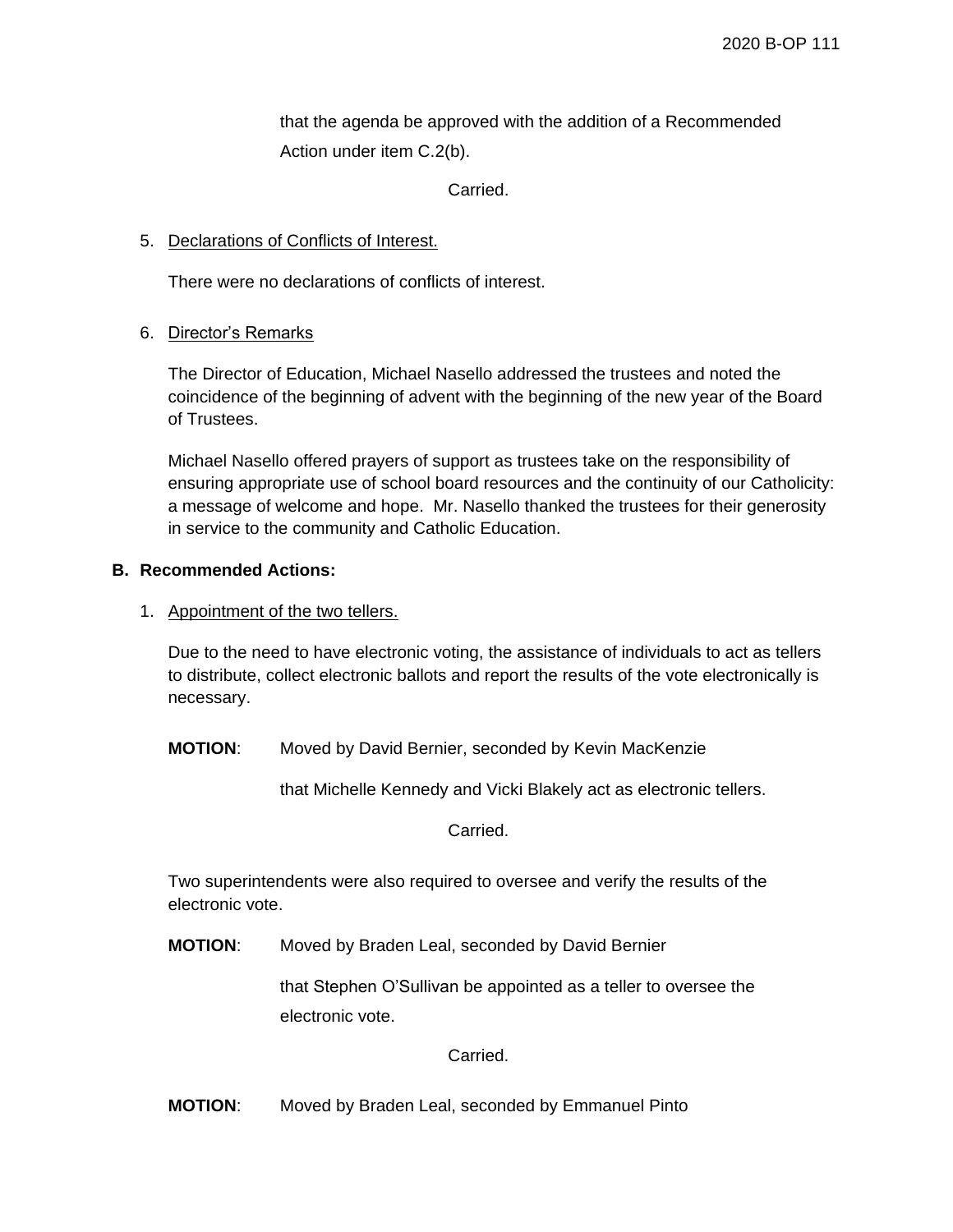that Tim Moloney be appointed as a teller to oversee the electronic vote.

Carried.

# 2. Election of the Chairperson of the Board

**Nominee** 

David Bernier

David Bernier was acclaimed the Chairperson of the Board for the term of December 1, 2020 to November 30, 2021.

David Bernier was invited by Michael Nasello to move to the head of the table to assume the position of Chairperson of the meeting.

3. Election of the Vice-chairperson of the Board.

Nominee

Michelle Griepsma

Michelle Griepsma was acclaimed the Vice-chairperson of the Board for the term of December 1, 2020 to November 30, 2021.

- 4. R.A. Approval of Chairperson and Vice-Chairperson as Signing Authorities.
	- **MOTION**: Moved by Braden Leal, seconded by Braden Leal

that the Chairperson, David Bernier and Vice-chairperson, Michelle Griepsma, be approved as signing authorities for the Board.

Carried.

#### 5. R.A. Naming of the Standing Committees.

**MOTION**: Moved by Michelle Griepsma, seconded by Braden Leal that the following Standing Committees be approved for 2020- 2021: Chairperson's Committee, Committee-of-the-Whole, and Policy Development Committee.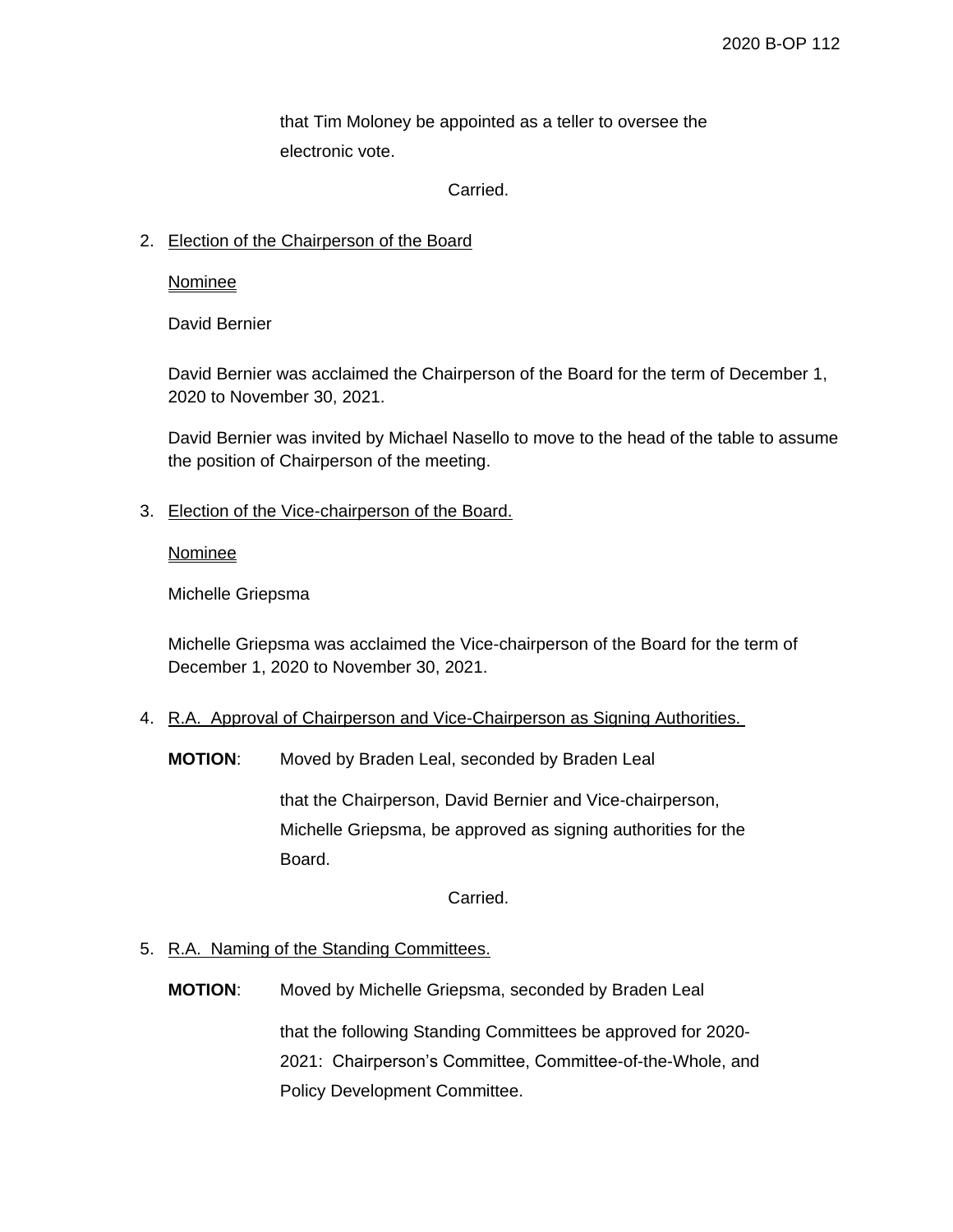# Carried.

# 6. Election of Standing Committee Chairpersons.

a. Committee-of-the-Whole Chairperson

Nominee

Linda Ainsworth

Linda Ainsworth was acclaimed as the Chairperson for the Committee-of-the-Whole for the term December 1, 2020 to November 30, 2021.

#### b. Policy Development Chairperson.

Nominee

Emmanuel Pinto

Emmanuel Pinto was acclaimed as the Chairperson for the Policy Development Committee for the term December 1, 2020 to November 30, 2021.

#### 7. Election of Board Representation to Various Committees.

#### a. Chairperson's Committee

**Nominee** 

Braden Leal

Braden Leal was acclaimed as trustee-at-large to the Chairperson's Committee for the term December 1, 2020 to November 30, 2021.

#### b. Faith and Equity Advisory Committee.

Two trustees for a two-year term. An election was held separately for each of the trustee representative positions on the committee.

**Nominees** 

Kevin MacKenzie Helen McCarthy

Kevin MacKenzie was elected as one of the trustee representatives on the Faith and Equity Advisory Committee for the term December 1, 2020 to November 30, 2022.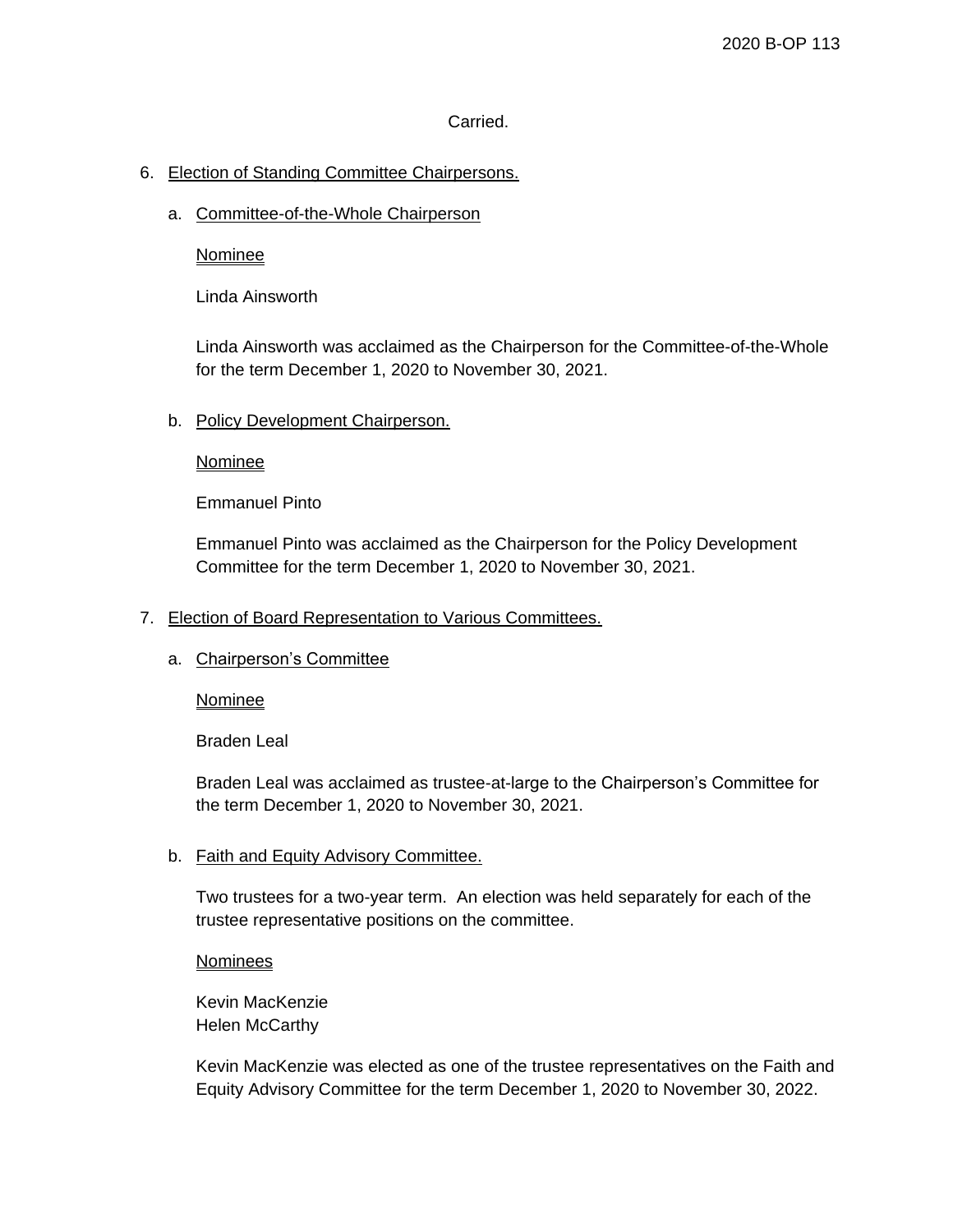#### **Nominees**

Helen McCarthy Emmanuel Pinto

Emmanuel Pinto was elected as the other trustee representative on the Faith and Equity Advisory Committee for the term December 1, 2020 to November 30, 2022.

# c. Catholic Parent Engagement Committee

Nominee

Kevin MacKenzie

Kevin MacKenzie was acclaimed as the trustee representative on the Catholic Parent Engagement Committee for the term December 1, 2020 to November 30, 2021.

d. First Nations, Métis and Inuit Advisory Committee.

#### Nominees

Braden Leal Helen McCarthy

Helen McCarthy was elected as the trustee representative on the First Nations, Métis and Inuit Advisory Committee for the term December 1, 2020 to November 30, 2022.

# e. French as a Second Language Committee.

**Nominee** 

Linda Ainsworth

Linda Ainsworth was acclaimed as the trustee representative on the French as a Second Language Committee for the term December 1, 2020 to November 30, 2022.

f. Accessibility for All Committee.

**Nominees** 

Braden Leal

Braden Leal was acclaimed as the trustee representative on the Accessibility for All Committee for the term December 1, 2020 to November 30, 2022.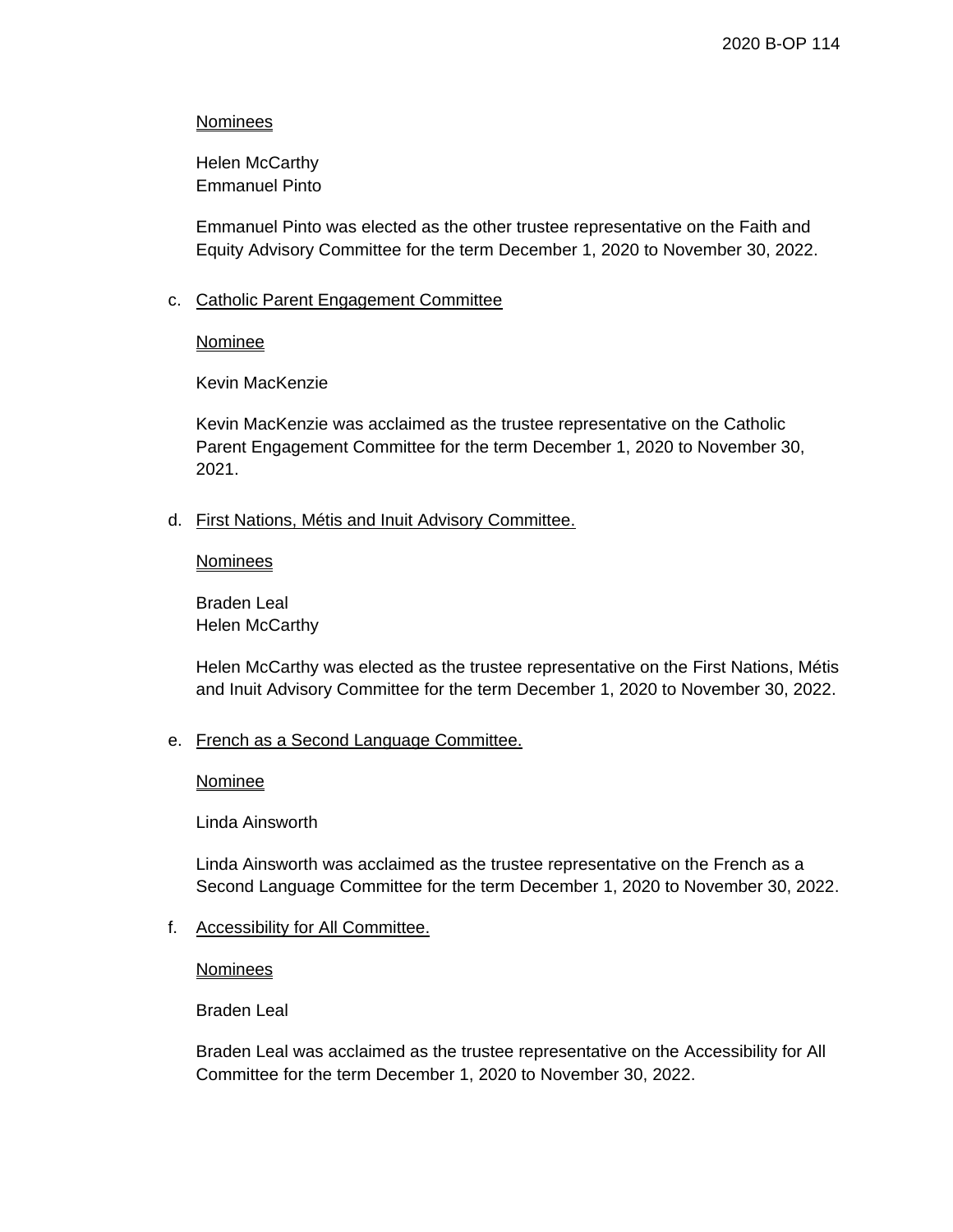#### g. Supervised Alternative Learning (SAL) Committee.

It was explained that one trustee sits on the SAL Committee and one alternate is designated. The election for the representative took place first, followed by the election of the alternate.

Nominee

Helen McCarthy Emmanuel Pinto

Emmanuel Pinto was elected as the trustee representative on the Supervised Alternative Learning Committee (SAL) for the term December 1, 2020 to November 30, 2021.

#### Nominee

Helen McCarthy

Helen McCarthy was acclaimed as the alternate trustee representative on the Supervised Alternative Learning Committee (SAL) for the term December 1, 2020 to November 30, 2021.

#### h. Audit Committee

David Bernier's election to the position of Chairperson of the Board left a trustee vacancy on the Audit Committee. This item was added to the election process.

**Nominee** 

Michelle Griepsma

Michelle Griepsma was acclaimed as the trustee representative on the Audit Committee for the balance of the term December 1, 2018 to November 30, 2022.

#### 8. R.A. Destroying of the Ballots

**MOTION:** Moved by Linda Ainsworth, seconded by Braden Leal

that the ballots from the Peterborough Victoria Northumberland and Clarington Catholic District School Board 2020 Annual Meeting be destroyed.

Carried.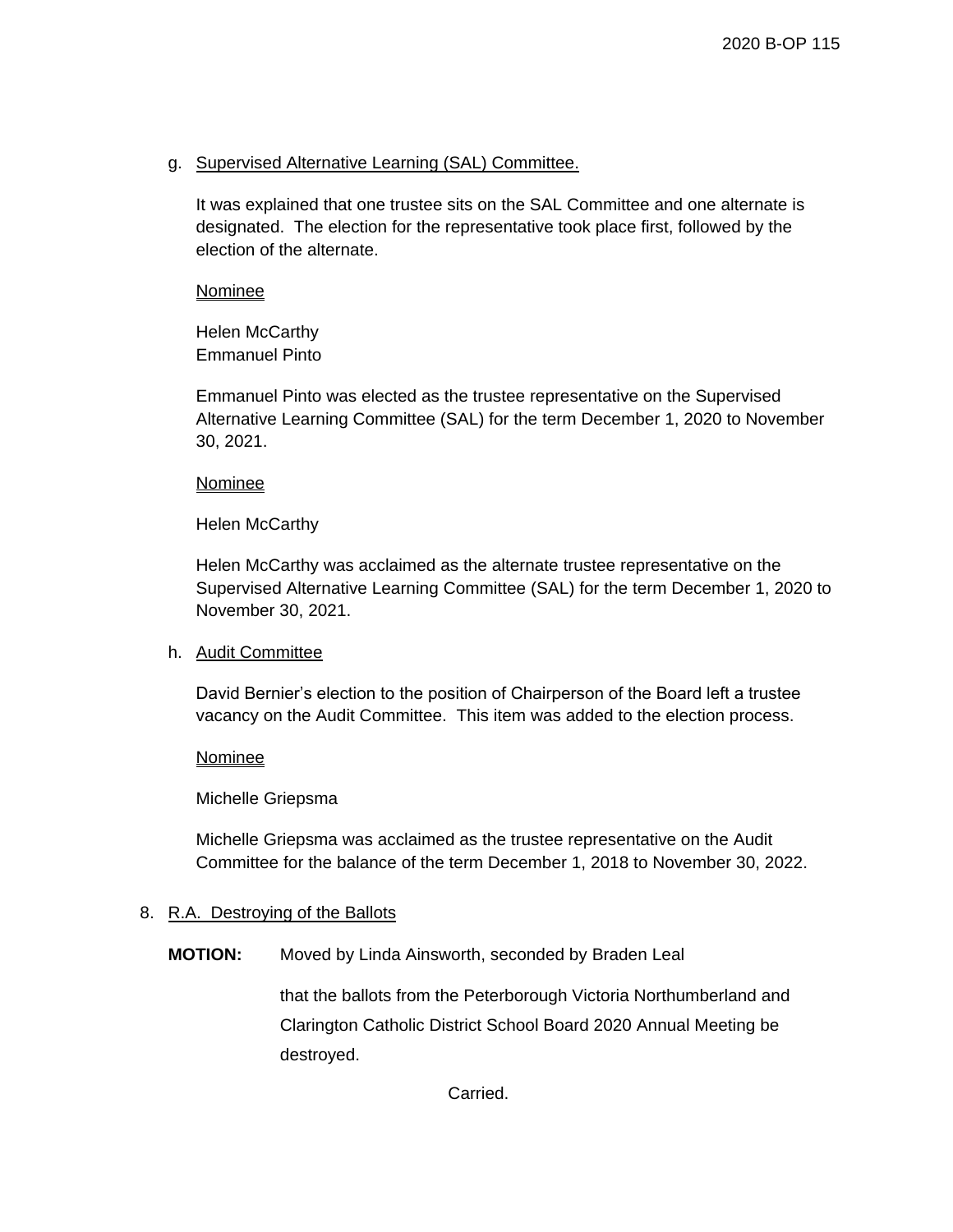# **C. Future Meetings and Events:**

The Board Chairperson, David Bernier, reminded the trustees to make note of the upcoming meetings as listed.

- 1. Board Meeting
	- a. Board Meeting Open Session, December 15, 2020, 6:30 p.m. (In-camera Session, 6:00 p.m.)

# 2. Standing Committee Meetings

- a. Chairperson's Committee, December 7, 2020, 4:30 p.m.
- b. Committee-of-the-Whole, December 7, 2020, 6:30 p.m.

**MOTION:** Moved by Linda Ainsworth, seconded by Braden Leal

that the Committee-of-the-Whole meeting scheduled for December 7, 2020, be cancelled.

Carried.

c. Policy Development Committee, February 2, 2021, 6:30 p.m.

#### 3. Other Committee Meetings.

- a. First Nation Métis and Inuit Advisory Committee, December 8, 2020, 6:30 p.m.
- b. Student Council Liaison Committee, December 15, 2020, 4:15 p.m.
- c. STSCO Governance Committee, January 13, 2021, 3:00 p.m.
- d. Special Education Advisory Committee, January 14, 2021, 6:30 p.m.
- e. Accessibility for All Committee, February 2, 2021, 1:00 p.m.
- f. Faith and Equity Advisory Committee, February 11, 2021, 6:30 p.m.
- g. Catholic Parent Engagement Committee, February 17, 2021, 6:30 p.m.
- h. French as a Second Language Advisory Committee, April 21, 2021, 4:30 p.m.
- i. Audit Committee, TBA.
- j. Supervised Alternative Learning Committee, TBA.
- 4. Board Events
	- a. OCSTA Catholic Trustees' Seminar, January 15, 2021. (virtually by Zoom)